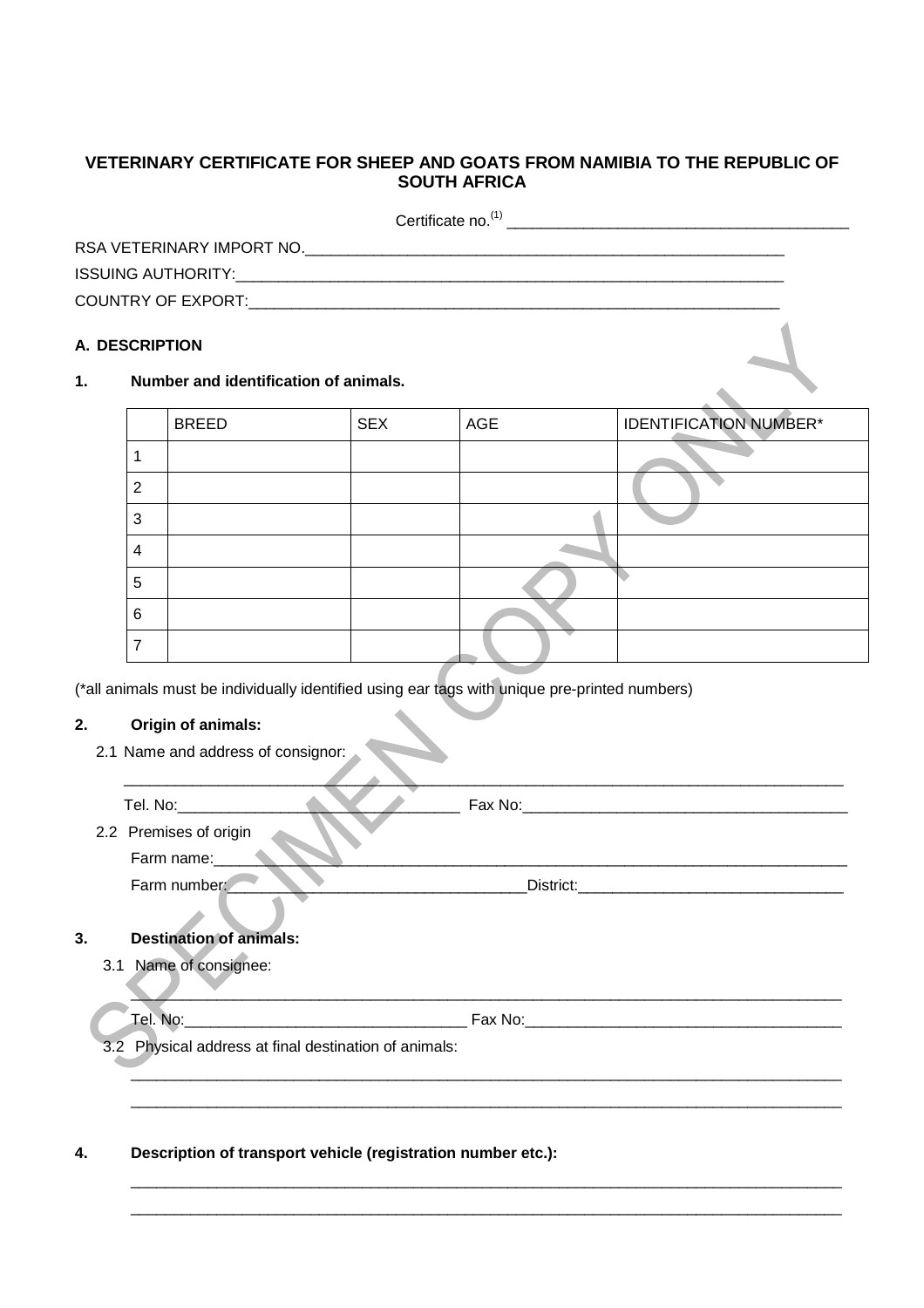Certificate no. (1)

\_\_\_\_\_\_\_\_\_\_\_\_\_\_\_\_\_\_\_\_\_\_\_\_\_\_\_\_\_\_\_\_\_\_\_\_\_\_\_\_

#### **B. HEALTH ATTESTATION**

I, **I, an International and Internation** and official veterinarian, authorised thereto by the Veterinary Authority of NAMIBIA hereby certify that the following conditions have been complied with:

- 1. The country/zone of origin is regarded as free from Caprine Arthritis Encephalitis, Contagious Caprine Pleuropneumonia, Maedi-Visna, Peste-Des-Petits Ruminants, Scrapie, Sheep and Goat Pox and vaccination is not practised for these diseases.
- 2. The animals described above originate from:
	- a. an area which is not under any veterinary restriction for any notifiable diseases that sheep and goats are susceptible to;
	- b. an area/zone where no cases of Foot and Mouth disease were reported for at least the past six months, is not under any restrictions due to Foot and Mouth disease; and is recognised by the OIE as free from Foot and Mouth disease without vaccination;
	- c. premises where no African buffalo are kept;
	- d. herds/flocks which are healthy and to the best of my knowledge clinically free from Johne's disease and where no vaccination for Johne's disease is practised , Maedi-Visna, *Brucella ovis, Brucella melitensis* and Tuberculosis.
- 3. The individual animals:

**OR**

- a. have been kept in pre-export isolation in the period of preparation for export and have not been exposed to infection to which they are susceptible during this period;
- b. have been individually identified prior to testing, using ear tags with pre-printed numbers and such identification is reflected on all test results;
- c. in the case of *B. melitensis*:

either the individual animals originate from a farm certified free by the Namibian Veterinary Authorities from *B.melitensis* (**valid certificate must be supplied**)

have passed with negative results within 30 days prior to departure for South Africa:

- i. a rose bengal plate agglutination test and a compliment fixation test for *Brucella melitensis* (laboratory test results must be attached)
	- a. Date of laboratory result:
- d. have never been vaccinated against Foot-and-Mouth disease;
- e. Showed no clinical signs of Anthrax on the day of shipment and were kept for the 20 days prior to shipment in an area where no case of Anthrax was officially declared during that period.
- f. in the case of **sheep**:
	- i. as far as breeding ovine rams are concerned, have passed with negative results within 30 days prior to departure for South Africa a compliment fixation test for *Brucella ovis* (**laboratory test results must be attached**)
- IMP.SHEEP&GOATS.N.06-2016

a. Date of laboratory result: